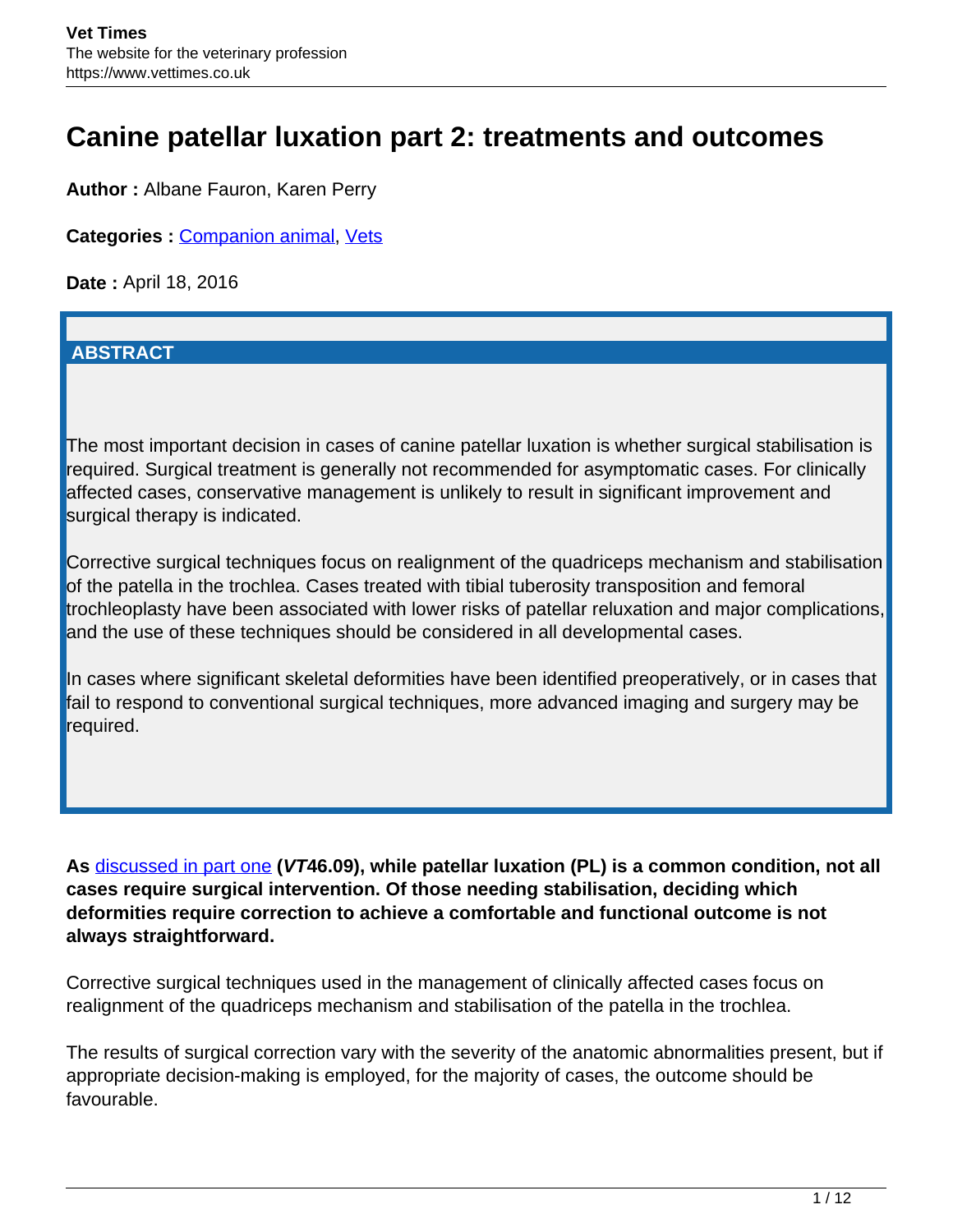## **Treatment**

## **Decision-making**



**Figure 1**. Intraoperative photograph demonstrating a trochlear wedge recession in a four-year-old cavalier King Charles spaniel.

While selection of conservative or surgical management may appear straightforward, decisionmaking with PL cases can become challenging. The decision to opt for conservative or surgical management should not be based on the presence or grade of the luxation, but on the global clinical picture, including the presence of pain, the type and duration of lameness and the clinical function of the limb.

A retrospective evaluation of dogs with bilateral medial patellar luxation (MPL) that underwent unilateral surgery documented a similar progression of degenerative joint disease (DJD) in operated and non-operated stifles (Roy et al, 1992) and, therefore, the argument to operate on nonclinically affected dogs in an effort to ameliorate DJD progression may not be appropriate.

Grade I cases with no associated clinical signs are typically managed conservatively. In the asymptomatic adult dog, surgical intervention is not recommended. As noted, no evidence exists that prophylactic surgery is beneficial (Roy et al, 1992) and should clinical signs become evident at a later stage, these dogs still respond well to late surgical stabilisation – even if the cranial cruciate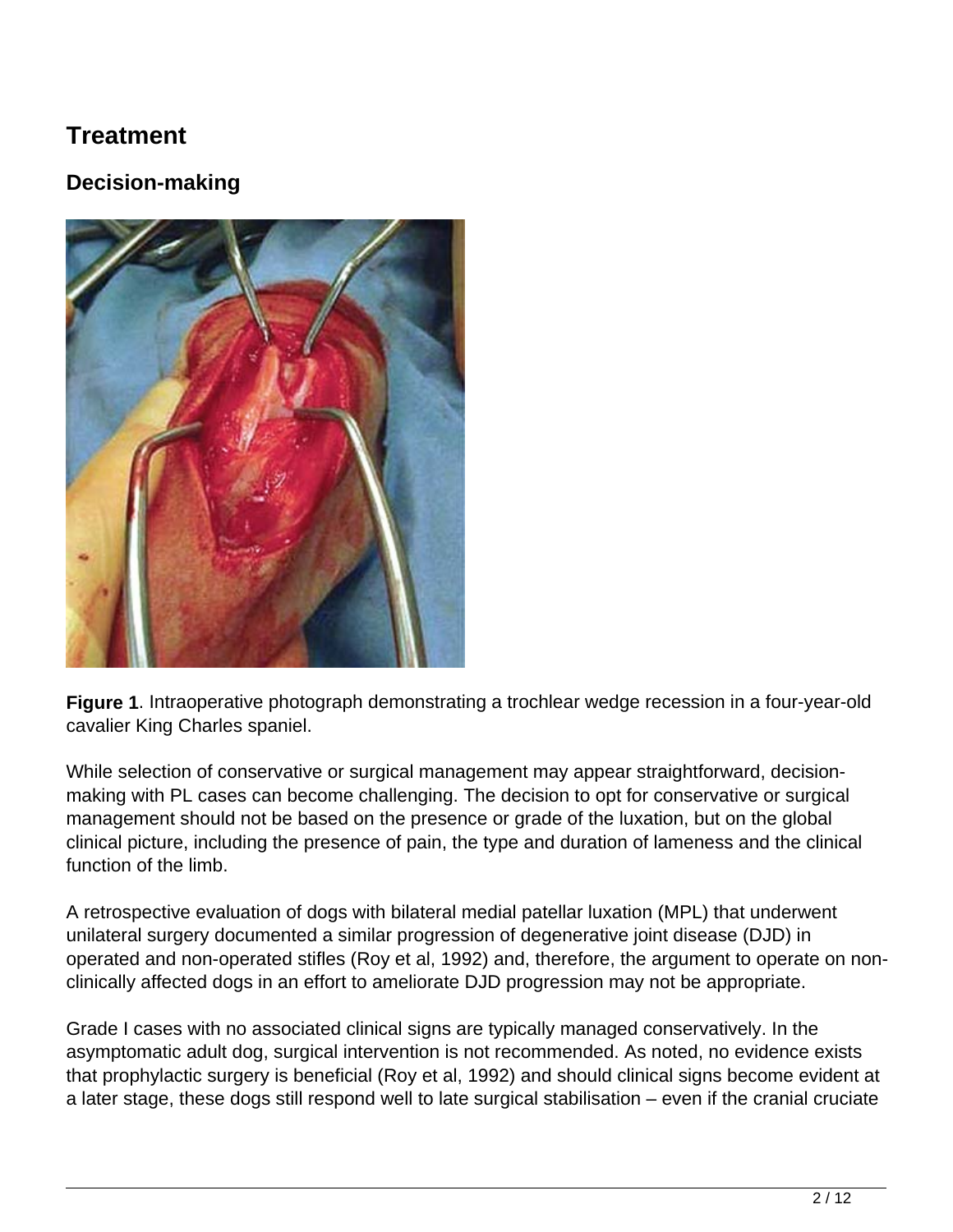ligament (CrCL) subsequently ruptures (Piermattei et al, 2006).

This issue is more contentious in immature asymptomatic animals; early surgical intervention may be more appropriate to prevent the development of subsequent severe limb deformities and contracture. This is especially true of large breed dogs, where intervention is recommended before the trochlea erodes and deforms (Piermattei et al, 2006). While the majority of small dogs with grade I luxation will never encounter lameness issues, large breed dogs are more likely to be clinically affected (Harasen, 2006).

In cases of grade II luxation, indications for surgery are based on the severity of clinical signs. Indications for surgical repair of a grade II luxation include significant episodes of lameness lasting two weeks to three weeks or longer and at least three significant episodes of lameness occurring over a short amount of time (three weeks to four weeks; Kowaleski et al, 2012).

Most cases of grade III or grade IV luxation require surgery early in the course of the disease to address the clinical signs and mitigate progression of skeletal deformities and DJD. Severe cases might already be associated with significant femoral varus or valgus and/or tibial deformity. In such cases, femoral osteotomy may be necessary instead of, or in addition to, other standard stabilisation techniques to achieve maintained reduction of the patella and realignment of the quadriceps mechanism (Piermattei et al, 2006; Roch and Gemmill, 2008).

However, do not lose sight of the clinical presentation and, despite severe anatomical abnormalities, some dogs with high-grade PL have good clinical function.

In their study, Gibbons et al (2006) reported two dogs with grade IV PL were managed conservatively because they were sound or only mildly lame.

As the grade of PL increases, the surgical complexity often increases, as do the complication rates and costs associated with surgical intervention. It is important the perceived improvement in function that can be achieved with surgery is weighed against the risks and costs associated with the procedure for each individual case.

### **Conservative management**

Reasons for non-surgical management include owner reluctance to perform surgery and minimal, or absence of, lameness. Sound dogs with PL are likely to not benefit from surgical intervention since DJD is similarly progressive, despite the reduction of luxation (Roy et al, 1992).

As for many other orthopaedic conditions, the cornerstones of conservative management of PL are weight management, rest, anti-inflammatory therapy, exercise modification and physical rehabilitation. Limited data is available in the literature regarding the outcome of cases managed conservatively and further studies are warranted to evaluate the long-term outcome of these cases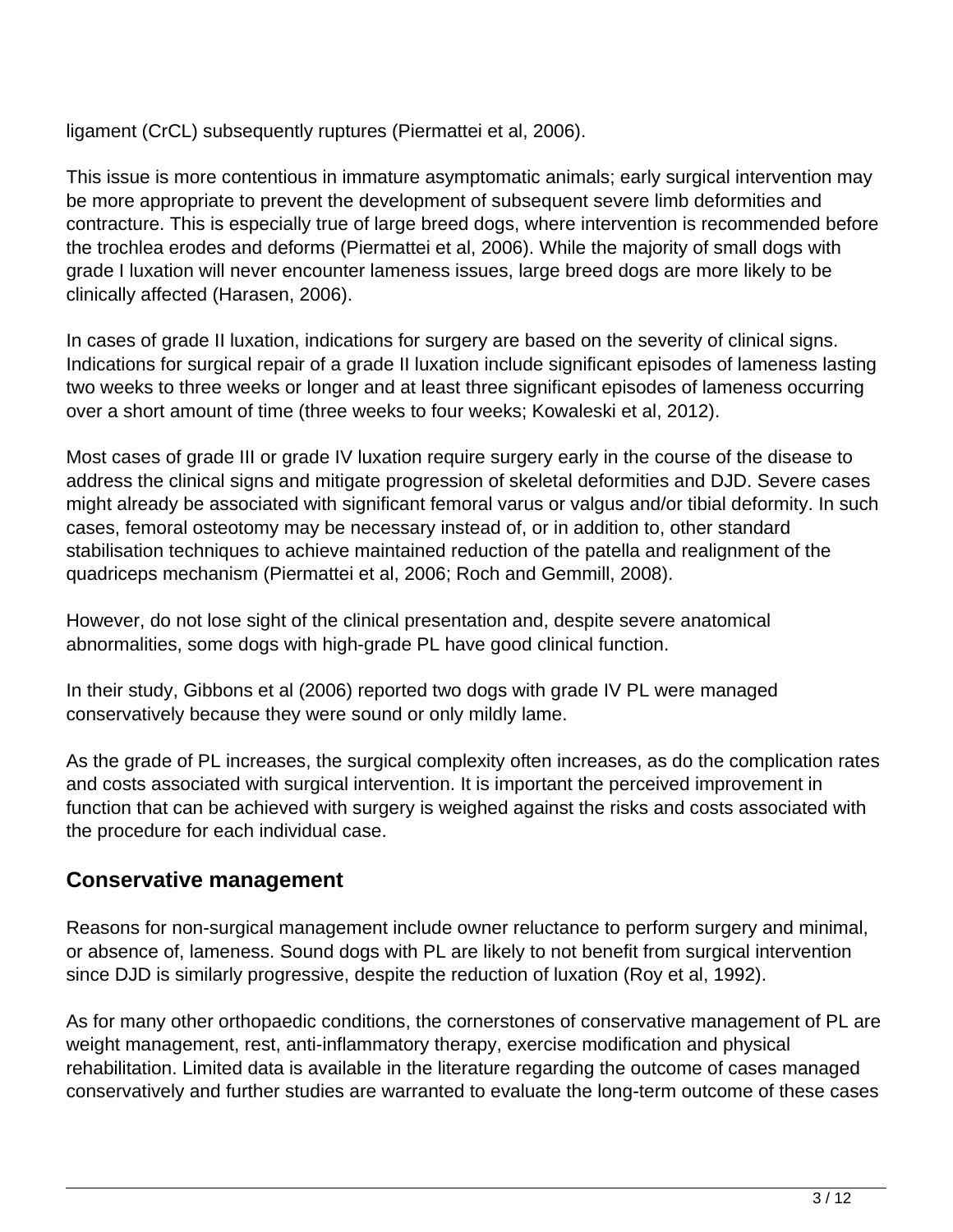based on severity of lameness and grade of luxation on presentation.

In the authors' experience, in clinically affected cases, conservative management may reduce the frequency of clinical signs associated with PL, but is not likely to improve the grade of the luxation. A caveat to this may be in cases with severe muscle atrophy where rehabilitation may be of assistance.

## **Surgical options**

Surgical treatment of PL can be subdivided into soft tissue reconstructive procedures that influence medial or lateral patellar support depending on the direction of the luxation and bone reconstruction procedures that improve alignment of the quadriceps mechanism (Gibbons et al, 2006; Remedios et al, 1992; Willaeur and Vasseur, 1987).

### **Soft tissue procedures**

Soft tissue stabilisation techniques are generally not appropriate when used in isolation for developmental cases (Piermattei et al, 2006), as they do not correct the underlying skeletal deformities; a high rate of recurrence can, therefore, be anticipated. This may be appropriate in traumatic cases where no skeletal deformities are present.

Soft tissue balance can be achieved by release of contracted tissue in the direction of luxation and imbrication of lax tissue on the opposite side. Both the retinaculum and the joint capsule can be released (via a procedure called desmotomy) or imbricated depending on the direction of the luxation. The retinaculum of the stifle refers to various layers of fascia that help stabilise the patella.

Depending on each individual case, a combination of capsular/retinacular release on one side of the luxation and capsular/retinacular imbrication on the opposite side can be performed. For example, in the case of MPL, a medial desmotomy allows the release of contracted tissue that prevents the patella from returning into the trochlear groove. The joint capsule is typically left open. Medial desmotomy is often performed in conjunction with lateral imbrication. The joint capsule and fascial tissues can be tightened by a variety of aforementioned methods (Kowaleski et al, 2012).

### **Bone reconstruction procedures**

The most common procedures to modify bone structures in the stifle are trochleoplasty techniques and tibial tuberosity transposition.

Trochleoplasties (or sulcoplasties) aim at deepening and widening the trochlear groove to contain the patella and prevent luxation.

Trochlear wedge recession (TWR) and trochlear block recession (TBR) are the two trochleoplasty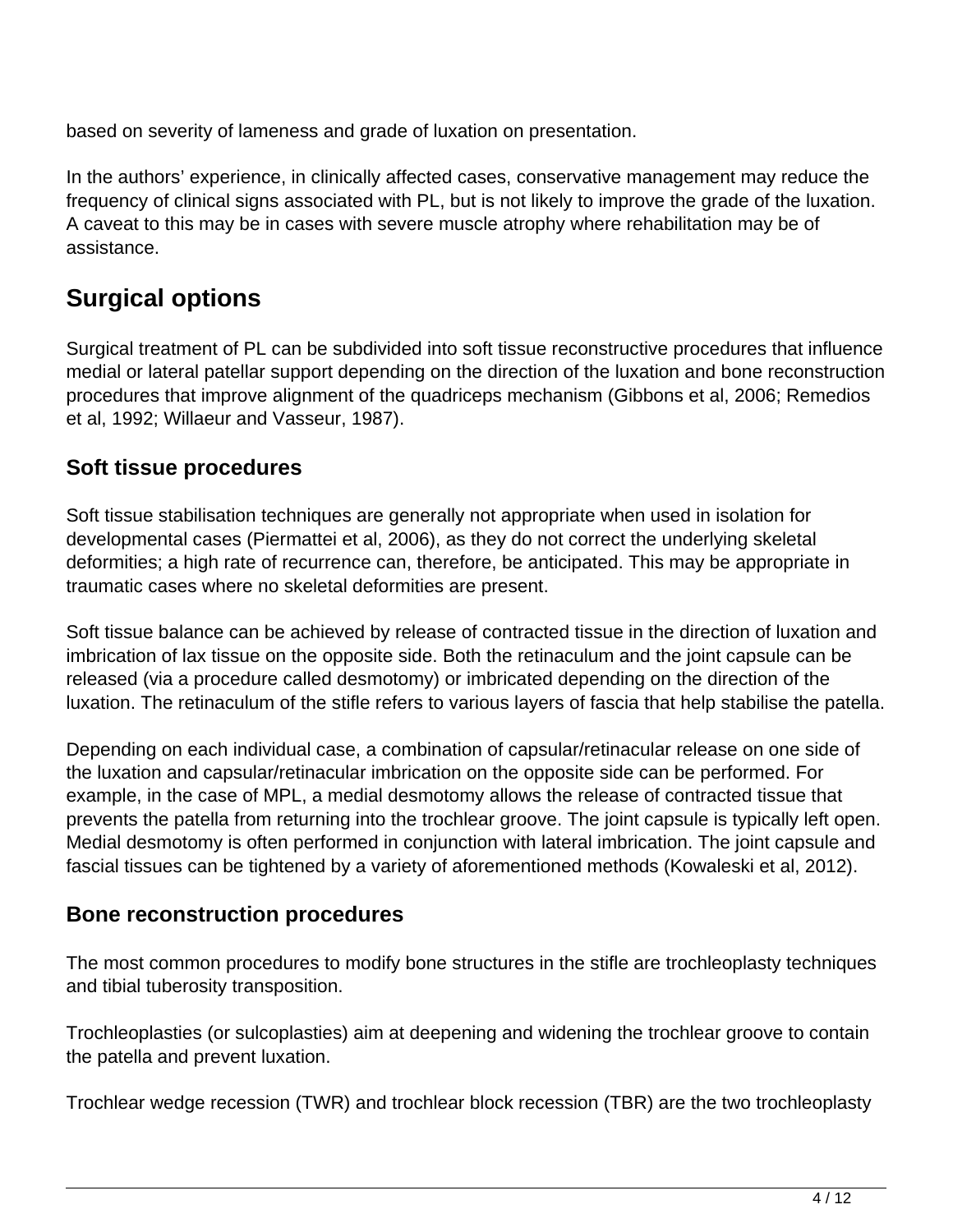techniques most commonly used in adult dogs. In the former, a V-shaped wedge of articular cartilage and subchondral bone is removed from the trochlea using a saw. The cut wedge is carefully displaced from the femoral trochlea and a further thin section of the exposed subchondral bone of the femoral sulcus is removed before the wedge is replaced in the recessed sulcus (**Figure 1**).

TBR follows the same principle, but instead of a V-shaped wedge, the piece of trochlea removed is rectangular. A cadaveric study performed on 24 stifles comparing TBR and TWR, using CT and biomechanical evaluation, showed TBR to be superior to TWR in terms of proximal patellar depth, patellar articular contact with the recessed proximal trochlea and size of the recessed trochlear surface. It also demonstrated TBR to result in a greater resistance to PL in an extended position when compared with TWR (Johnson et al, 2001).

In young dogs up to 10 months old, a trochlear chondroplasty can be used to recess the articular surface. A cartilage flap is carefully elevated, subchondral bone removed from beneath it and the flap pressed back into the deepened sulcus (Piermattei et al, 2006).

Abrasion trochleoplasty techniques have also been described. Since TWR and TBR allow the preservation of articular cartilage, these are less commonly used. However, in some severe cases of PL, where the articular cartilage has already been severely damaged, they may still play a role.

For all techniques, stability and depth of the trochlear recession achieved are assessed and adjusted until satisfactory. It has been suggested the femoral sulcus should be recessed sufficiently so 50% of the patella is seated in the trochlear ridges (Slocum and Devine, 1985).

Tibial tuberosity transposition (TTT) is an osteotomy technique that allows realignment of the quadriceps mechanism by repositioning the tibial tuberosity, the point of insertion of the patellar ligament on the tibia.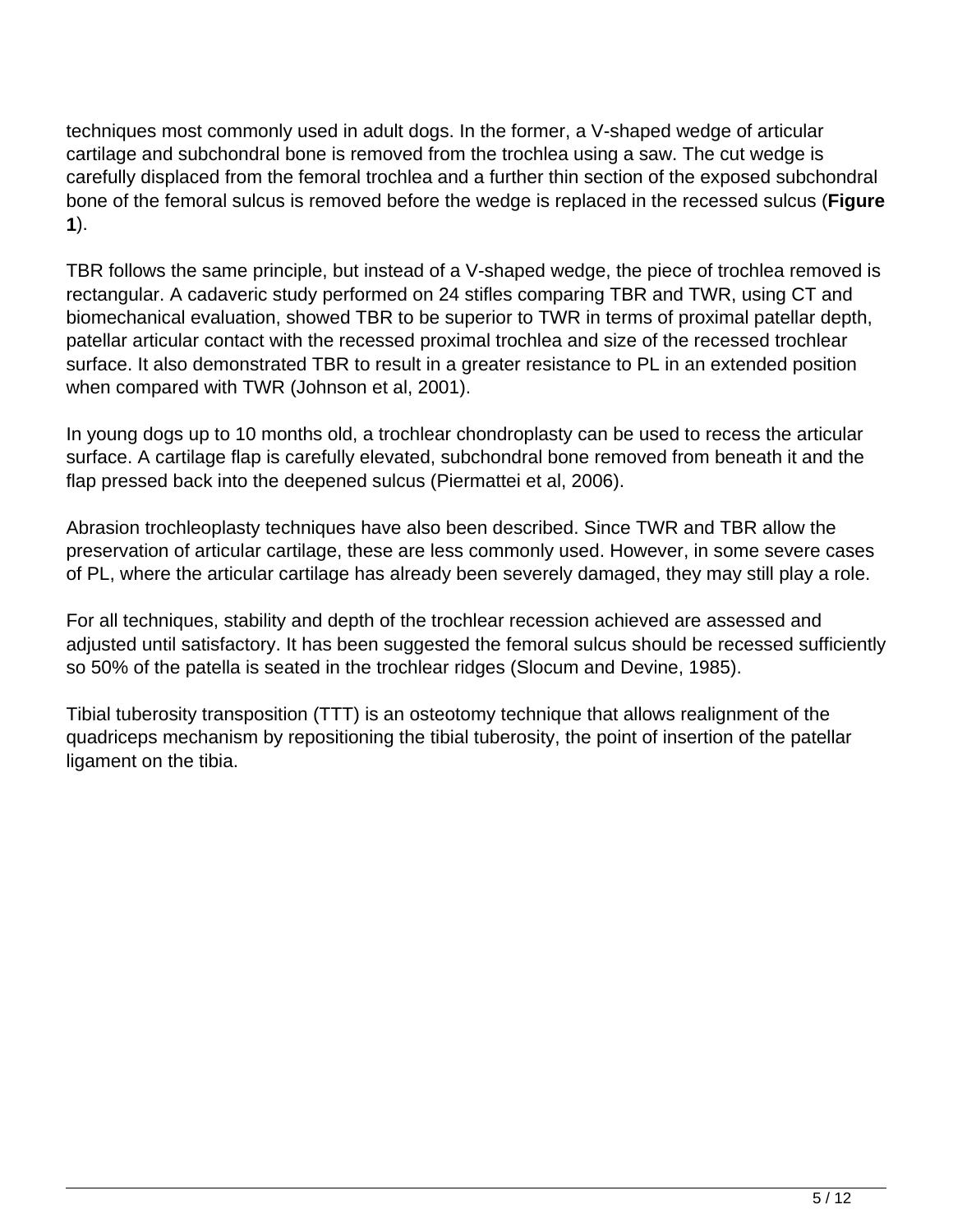

**Figure 2**. Intraoperative photograph demonstrating a lateral tibial tuberosity in a four-year-old cavalier King Charles spaniel stabilised using two Kirschner wires and a tension band wire.

The size of the osteotomised segment is important to minimise the chance of fracture; as a guide, the craniocaudal depth of the osteotomised tibial tuberosity should be a maximum of 30% of the craniocaudal dimensions of the tibia at that point. The distal periosteum of the osteotomised tuberosity is typically left intact. The degree of medial or lateral transposition of the tuberosity needed varies with each case.

Excessive and insufficient transposition can result in luxation in the opposite direction to that noted preoperatively and recurrence of luxation in the original direction, respectively. The degree of correction required is assessed intraoperatively and the appropriate position of the tuberosity is generally where the entire quadriceps mechanism runs in a straight line, but, more importantly, where the patella can no longer be luxated. The patella should be assessed for continued luxation by putting the stifle through a full range of normal physiological movement, including internal and external rotation, prior to soft tissue closure.

Adequate fixation of the tuberosity is important to prevent iatrogenic avulsion fractures. The tuberosity is secured into the new location using Kirschner wires (K-wires) of an appropriate size, with or without a tension band wire. If the distal periosteal attachment has been transected then a tension band wire is almost certainly indicated. If this remains intact, the placement of a tension band wire varies between surgeons.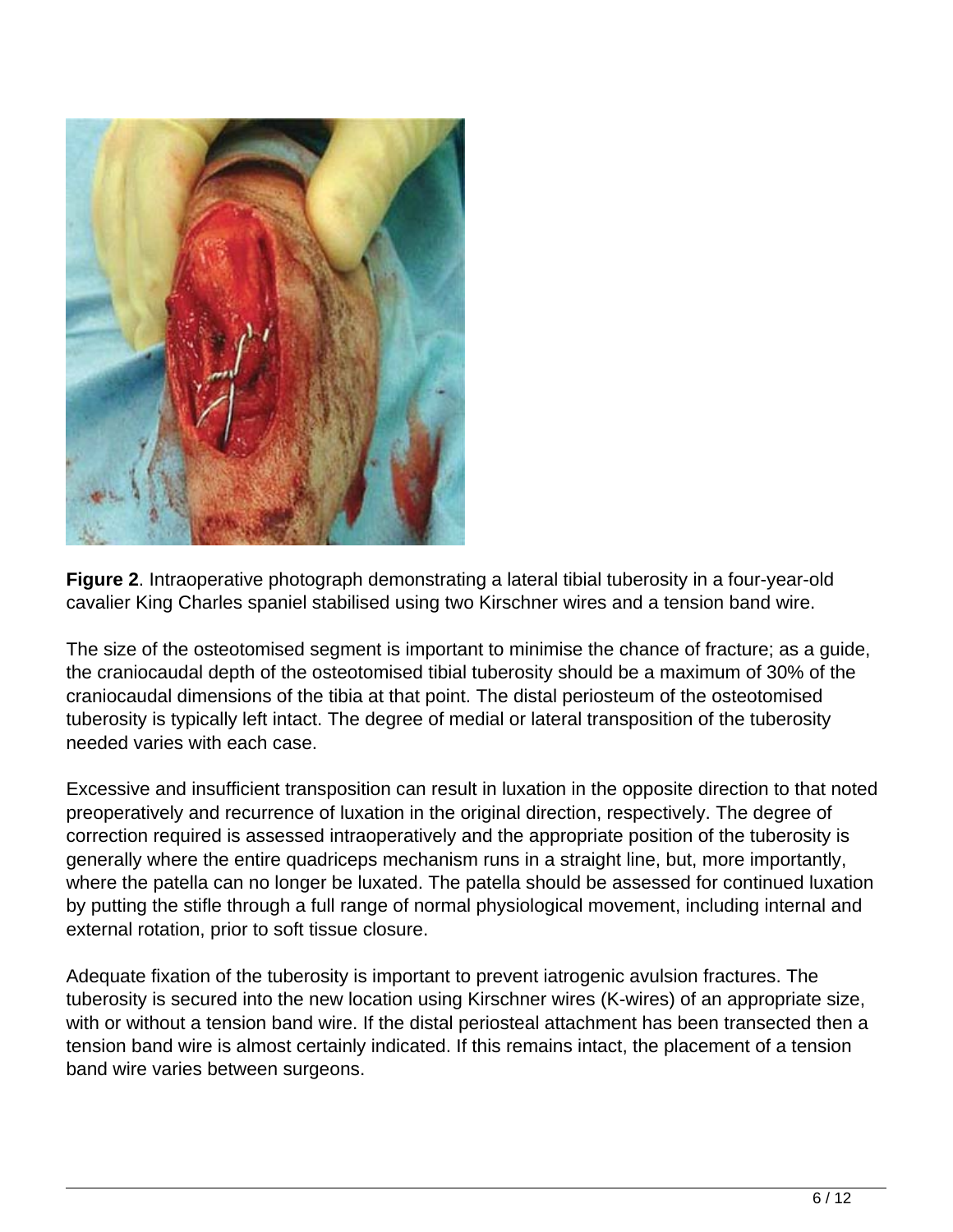In the hands of the authors, a tension band wire is used in almost all cases (**Figure 2**), with the only exceptions being small breed dogs with a satisfactory distal periosteal attachment or dogs where a substantial bony attachment has been maintained distally. Anticipated client compliance postoperatively is important in this decision-making.

Deciding which procedure, or combination of procedures, is necessary is often not straightforward and demands sound clinical judgement and experience. Piermattei et al (2006) proposed an algorithmic approach be used to achieve patellar stability based on grade and direction of luxation.

When PL and CrCL rupture occur concurrently, both conditions must be addressed to regain normal stifle function (Newman et al, 2014). Although this can be achieved using staged surgical procedures, combining surgeries in a single event represents advantages, such as decreased patient morbidity and decreased total postoperative recuperation time.

Surgical treatment of concomitant CrCL disease and PL during the same surgery can be achieved using standard stabilisation techniques; for example, extra-capsular stabilisation of the CrCL with concomitant TTT, and trochleoplasty, with or without MPL soft tissue stabilisation techniques previously described. The placement of an extracapsular suture does not involve an osteotomy of the tibial tuberosity and, as such, can be combined with a TTT without increasing the risk of tibial crest avulsion (Langenbach and Marcellin-Little, 2010).



**Figure 3**. Preoperative mediolateral and caudocranial, and postoperative mediolateral and caudocranial radiographs of a five-year-old golden retriever with concomitant medial patellar luxation and cranial cruciate ligament disease stabilised using tibial tuberosity transposition and advancement.

In the case of concomitant MPL and CrCL disease, TTT and advancement is another described technique (Yeadon et al, 2011; **Figure 3**).

Modification of the tibial tuberosity advancement technique to include lateral transposition of the tibial tuberosity, when used in conjunction with ancillary procedures, such as block recession trochleoplasty and lateral parapatellar fascial imbrication, has been shown to be a valid treatment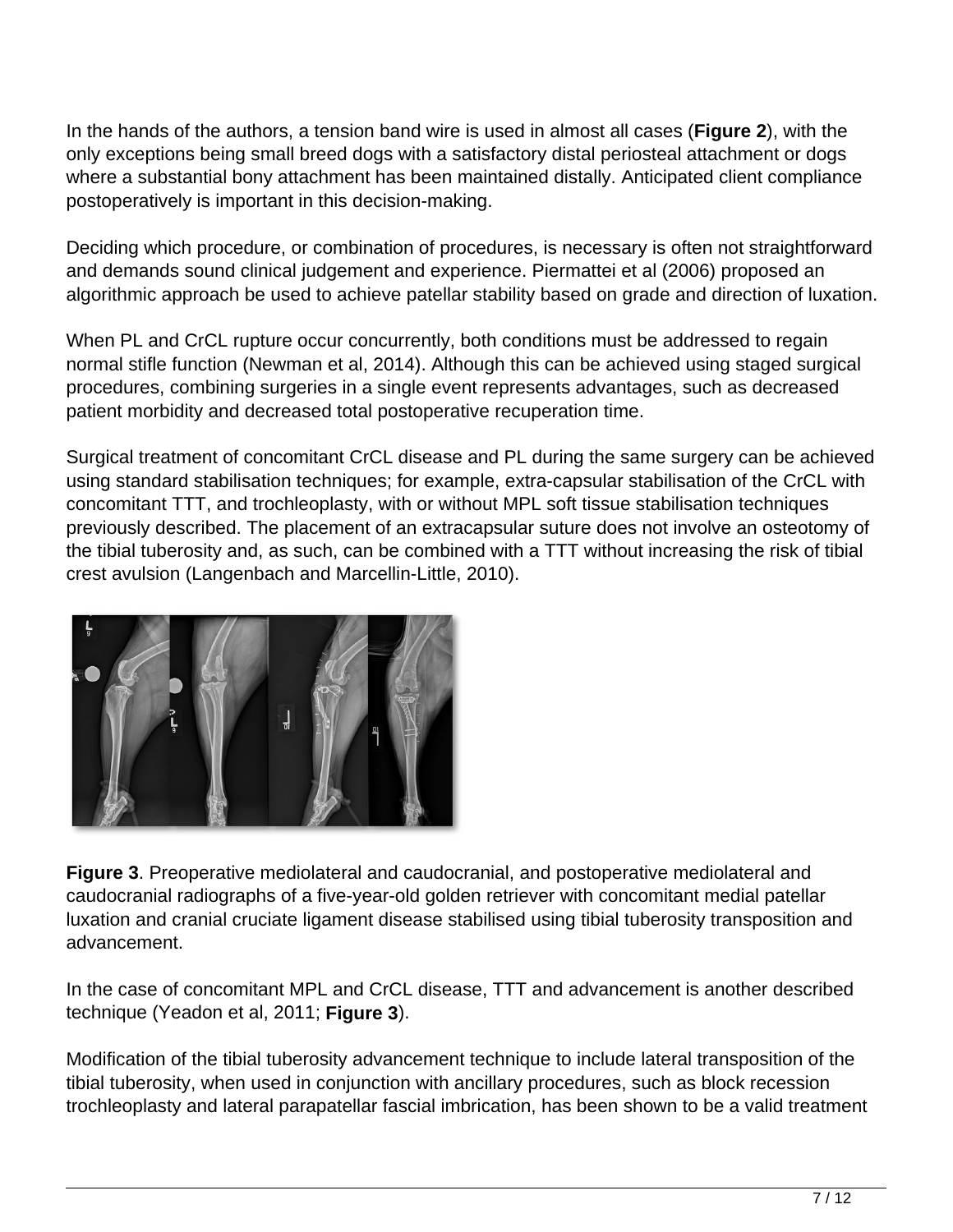modality for simultaneous management of MPL and CrCL pathology (Yeadon et al, 2011).

In the authors' experiences, this technique can also be adapted to transpose the tibial tuberosity medially in cases of lateral patellar luxation (LPL).

As mentioned in part one, while most canine femora have some degree of varus shape, the degree of varus conformation appears to vary both within and between breeds. Failure to correct excessive femoral varus has been proposed as a cause of postoperative recurrence of MPL in large breed dogs (Kowaleski, 2006; Palmer, 2004; Palmer and Swiderski, 2007; Slocum and Slocum, 1998; Slocum and Slocum, 2000).

Corrective distal femoral osteotomy (DFO) has been advocated for treatment of MPL in large breed dogs when femoral varus more than 10° is measured from radiographs (Kowaleski, 2006; Palmer 2004; Slocum and Slocum, 2000), but this criterion was based on subjective clinical experience rather than objective measurements using a validated method.

While a cadaveric study performed on 10 femora found it to be of adequate specificity when radiologically assessing the need for DFO (Swiderski et al, 2008), this criterion remains contentious. While it may be useful as a guideline, in the authors' experiences, several other considerations are equally important when deciding whether DFO is necessary for an individual case.

For example, if a patient presents with grade III MPL on the left with associated clinical signs and a femoral varus angle of 11°, but also has a femoral varus angle of 11° on the right with no associated PL, it is unlikely the varus angle is contributing significantly enough to the aetiopathogenesis of the MPL on the left to warrant DFO. DFO is relatively complex and costly to owners and can have complications. Further work is needed in this area to establish more objective selection criteria.

Where DFO is considered, the most commonly practised method is a lateral closing wedge ostectomy stabilised using a lateral bone plate and screws.

An alternative, which may facilitate the procedure, is a medial opening wedge osteotomy stabilised using an interlocking nail (**Figure 4**).

This is a complex procedure that warrants referral to a specialised facility in most instances. For the general practitioner, the most important thing is to recognise cases warranting more specialised imaging and treatment to avoid disappointing outcomes following more routine surgical treatment.

Prognosis and complication rates

Complications after surgical treatment of PL include patellar reluxation, patellar reluxation with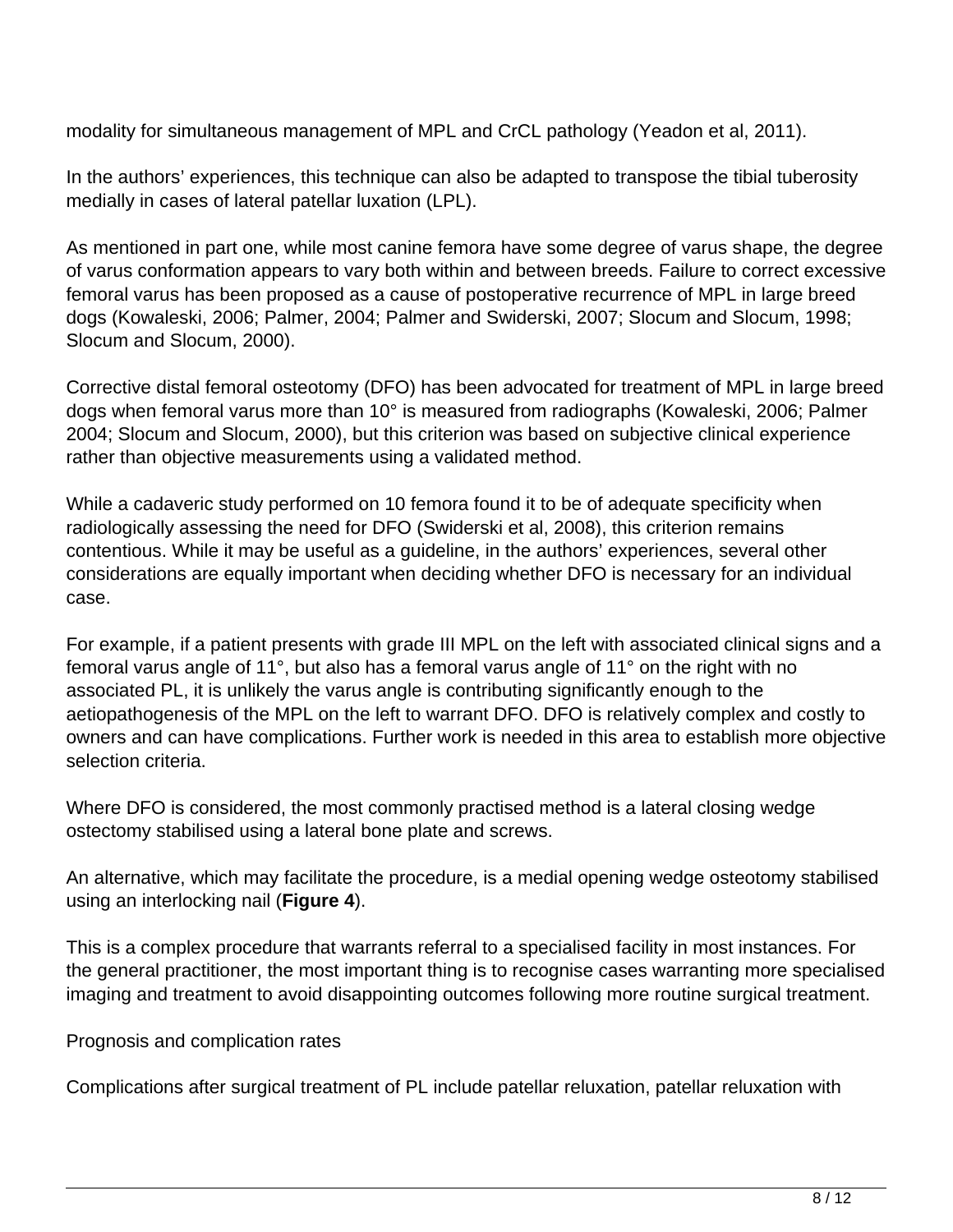implant failure (loose or broken K-wires), tibial tuberosity avulsion fracture, fracture of the proximal tibia and fibula, luxation in the opposite direction due to overcorrection and wound-related problems, such as dehiscence, infection, implant-related discomfort and seroma formation (Gibbons et al, 2006; Arthurs and Langley-Hobbs, 2006).

In a retrospective analysis of 109 dogs, the overall frequency of postoperative complication was 18%, with major complications requiring revision surgery occurring in 13% of cases (Arthurs and Langley-Hobbs, 2006).

Weight appeared to play a role in overall complications and patellar reluxation was higher for dogs weighing more than 20kg.

In another study evaluating outcome associated with surgical correction of MPL in 124 dogs, the frequency of major complication was 18.5% (Cashmore et al, 2014).



**Figure 4**. Postoperative mediolateral and caudocranial views of the left femur of the same case as seen in **Figures 1** and **2** following an opening osteotomy of the distal femur, stabilised using an interlocking nail and a tibial tuberosity transposition to correct grade III medial patellar luxation.

The successful clinical use of trochleoplasty techniques has been extensively described (Rousk, 1993; Slocum and Devine, 1985) and multiple studies have showed a lower incidence of patellar reluxation in cases where initial surgical stabilisation included trochleoplasty. Indeed, reported reluxation rates after surgical correction range from 6% to 8% in studies evaluating dogs receiving a trochleoplasty as part of surgical treatment (Alam et al, 2007; Arthurs and Langley-Hobbs, 2006) to 19.8% in dogs where a trochleoplasty was not performed (Linney et al, 2011).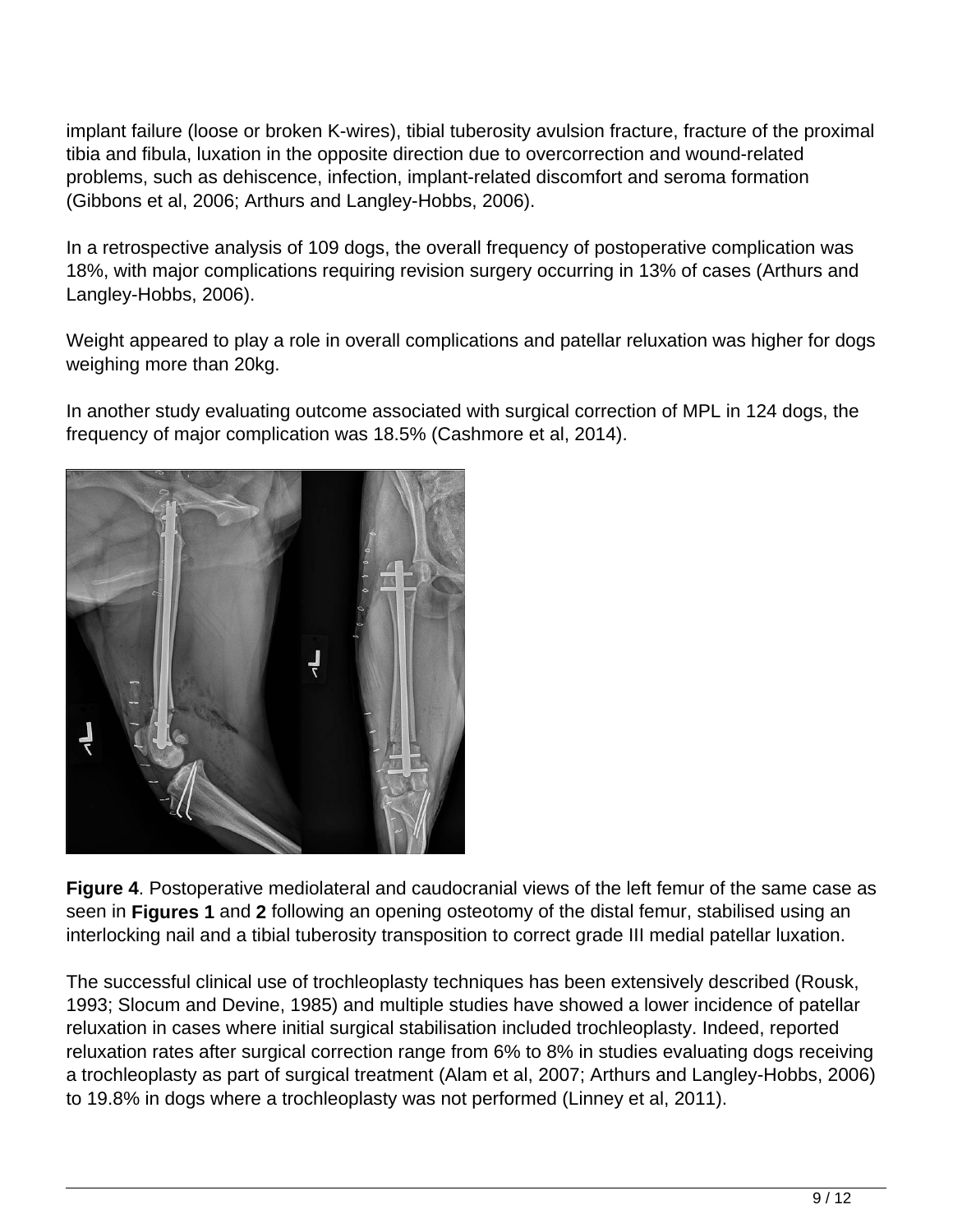In another retrospective analysis of 124 dogs, the incidence of patellar reluxation increased from 4.5% in cases where trochleoplasty had been performed to 23.4%t in cases without (Cashmore et al, 2014).

TTT has been associated with lowers risks of postoperative patellar reluxation and major complications (Arthurs and Langley-Hobbs, 2006). As this procedure is the only one routinely performed that corrects malalignment of the quadriceps mechanism, this is perhaps not surprising. Given cases treated with both TTT and femoral trochleoplasty have been associated with a lower risk of patellar reluxation and major complications, the use of these techniques should be considered in all developmental cases of PL (LaFond et al, 2002; Gibbons et al, 2006; Cashmore et al, 2014).

Implant failure and tibial tuberosity avulsion are complications reported when performing TTT. A study evaluating 124 dogs found tibial tuberosity avulsion to be 11.1 times less likely in dogs in which two K-wires had been used to stabilise the transposition instead of one.

Independent to the number of K-wires used, the more caudodistally the K-wires were directed, the higher the risk for tibial tuberosity avulsion. Along with the number of wires used and the direction of their insertion, the use of a tension band wire might help lower the risk of tibial tuberosity avulsion. None of the dogs in which a tension band wire was used in the study suffered tibial tuberosity avulsion (Cashmore et al, 2014).

The results of surgical correction vary with the severity of the anatomic abnormalities. Grade II and grade III are considered to have a favourable prognosis, whereas grade IV cases carry a poorer prognosis (DeAngelis, 1971; Remedios et al, 1992; Willaeur and Vasseur, 1987).

While most cases can be managed successfully using a combination of the conventional surgical techniques, such methods still fail to restore patellar stability or satisfactory limb function in a few cases.

Persistent PL, despite appropriately performed TTT and trochleoplasty, should raise suspicions of inadequate appreciation of an underlying skeletal deformity and subsequent inadequate selection and application of corrective surgery (Roch and Gemmill, 2008).

[Canine patellar luxation part 1: pathophysiology and diagnosis](http://www.vettimes.co.uk/article/canine-patellar-luxation-part-1-pathophysiology-and-diagnosis/)

### **References**

- Alam MR, Lee JI, Kang HS, Kim IS, Park SY, Lee KC and Kim NS (2007). Frequency and distribution of patellar luxation in dogs: 134 cases, Vet Comp Orthop Traumatol **20**(1): 59-64.
- Arthurs GI and Langley-Hobbs SJ (2006). Complications associated with corrective surgery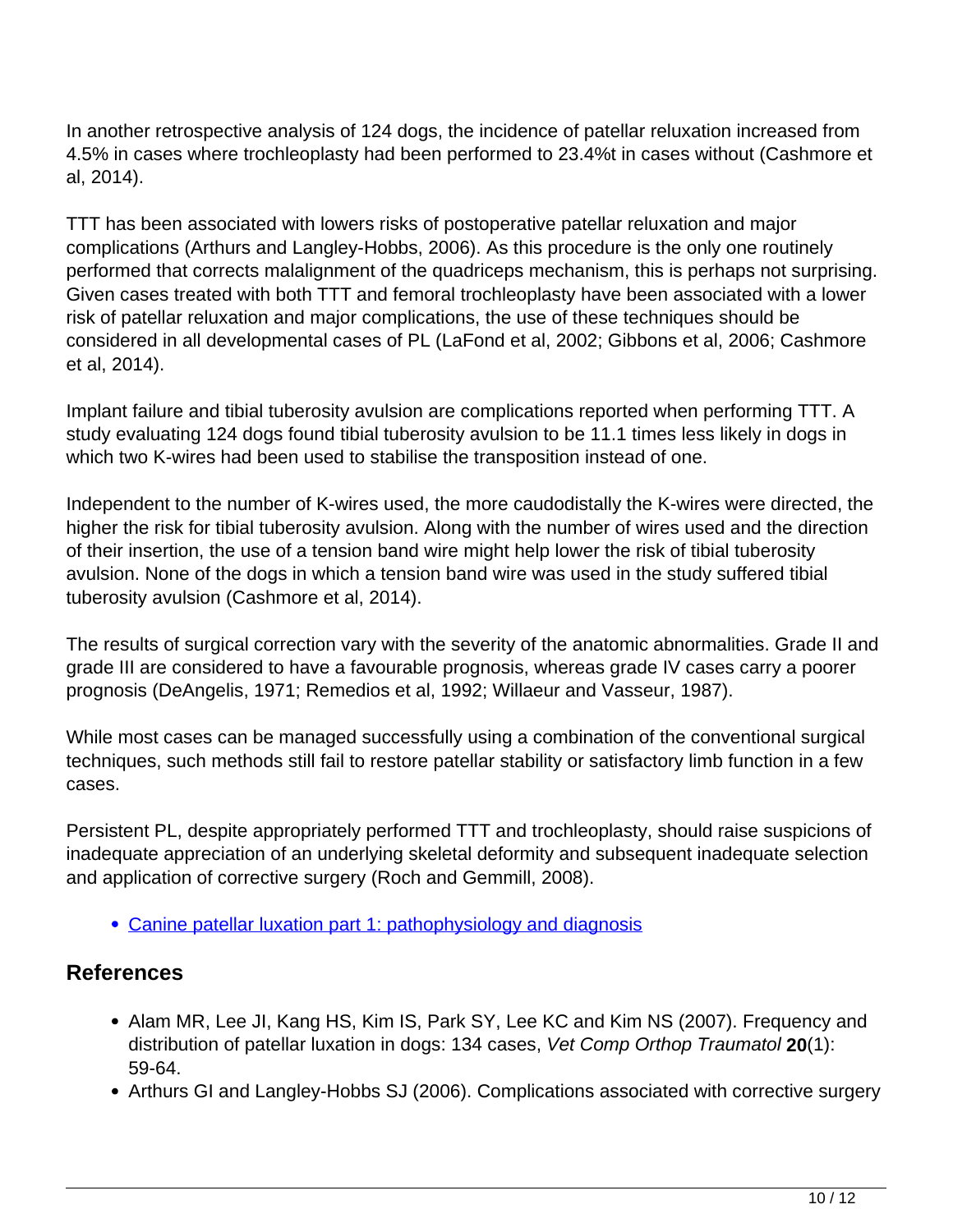for patellar luxation in 109 dogs, Vet Surg **35**(6): 559-566.

- Cashmore RG, Havlicek M, Perkins NR, James DR, Fearnside SM, Marchevsky AM and Black AP (2014). Major complications and risk factors associated with surgical correction of congenital medial patellar luxation in 124 dogs, Vet Comp Orthop Traumatol **27**(4): 263-270.
- DeAngelis M (1971). Patellar luxation in dogs, Vet Clin North Am Small Anim Pract **1**(3): 403-415.
- Gibbons SE, Macias C, Tonzing MA, Pinchbeck GL and McKee WM (2006). Patella luxation in 70 large breed dogs, J Small Animal Pract **47**(1): 3-9.
- Harasen G (2006). Patellar luxation, Can Vet J **47**(8): 817-818.
- Johnson AL, Probst CW, Decamp CE, Rosenstein DS, Hauptman JG, Weaver BT and Kern TL (2001). Comparison of trochlear block recession and trochlear wedge recession for canine patellar luxation using a cadaver model, Vet Surg **30**(2): 140-150.
- Kowaleski MP (2006). Femoral corrective osteotomy for medial patellar luxation, Proceedings of the ACVS Veterinary Symposium, Washington: 473-476.
- Kowaleski MP, Boudrieau RJ and Pozzi A (2012). Stifle joint. In Tobias KM and Johnston SA (eds), Veterinary Surgery Small Animal (1st edn), Elsevier Saunders, St Louis: 973-988.
- LaFond E, Breur GJ and Austin CC (2002). Breed susceptibility for developmental orthopaedic diseases in dogs, J Am Anim Hosp Assoc **38**(5): 467-477.
- Langenbach A and Marcellin-Little DJ (2010). Management of concurrent patellar luxation and cranial cruciate ligament rupture using modified tibial plateau levelling, J Small Anim Pract **51**(2): 97-103.
- Linney WR, Hammer DL and Shott S (2011). Surgical treatment of medial patellar luxation without femoral groove deepening procedures in dogs: 91 cases (1998-2009), J Am Vet Med Assoc **238**(9): 1,168-1,172.
- Newman M, Bertollo N, Walsh W and Voss K (2014). Tibial tuberosity transposition advancement for lateralization of the tibial tuberosity: an ex vivo canine study, Vet Comp Orthop Traumatol **27**(4): 271-276.
- Palmer R (2004). Patellar luxation in large breed dogs, Proceedings of the ACVS Veterinary Symposium, Denver: 364-366.
- Palmer R and Swiderski J (2007). Long-term outcome of distal femoral osteotomy (DFO) for treatment of combined distal femoral varus and medial patellar luxation, Proceedings of the 34th Annual Conference of the Veterinary Orthopedic Society, Sun Valley: 49.
- Piermattei DL, Flo GL and DeCamp CE (2006). The Stifle Joint. In Brinker, Piermattei and Flo's Handbook of Small Animal Orthopaedics and Fracture Repair (4th edn), Saunders, Philadelphia: 562-581.
- Remedios AM, Basher AW, Runyan CL and Fries CL (1992). Medial patellar luxation in 16 large dogs. A retrospective study, Vet Surg **21**(1): 5-9.
- Roch SP and Gemmill TJ (2008). Treatment of medial patellar luxation by femoral closing wedge ostectomy using a distal femoral plate in four dogs, J Small Anim Pract **49**(3): 152-158.
- Rousk JK (1993). Canine patellar luxation, Vet Clin North Am Small Anim Pract **23**(4):